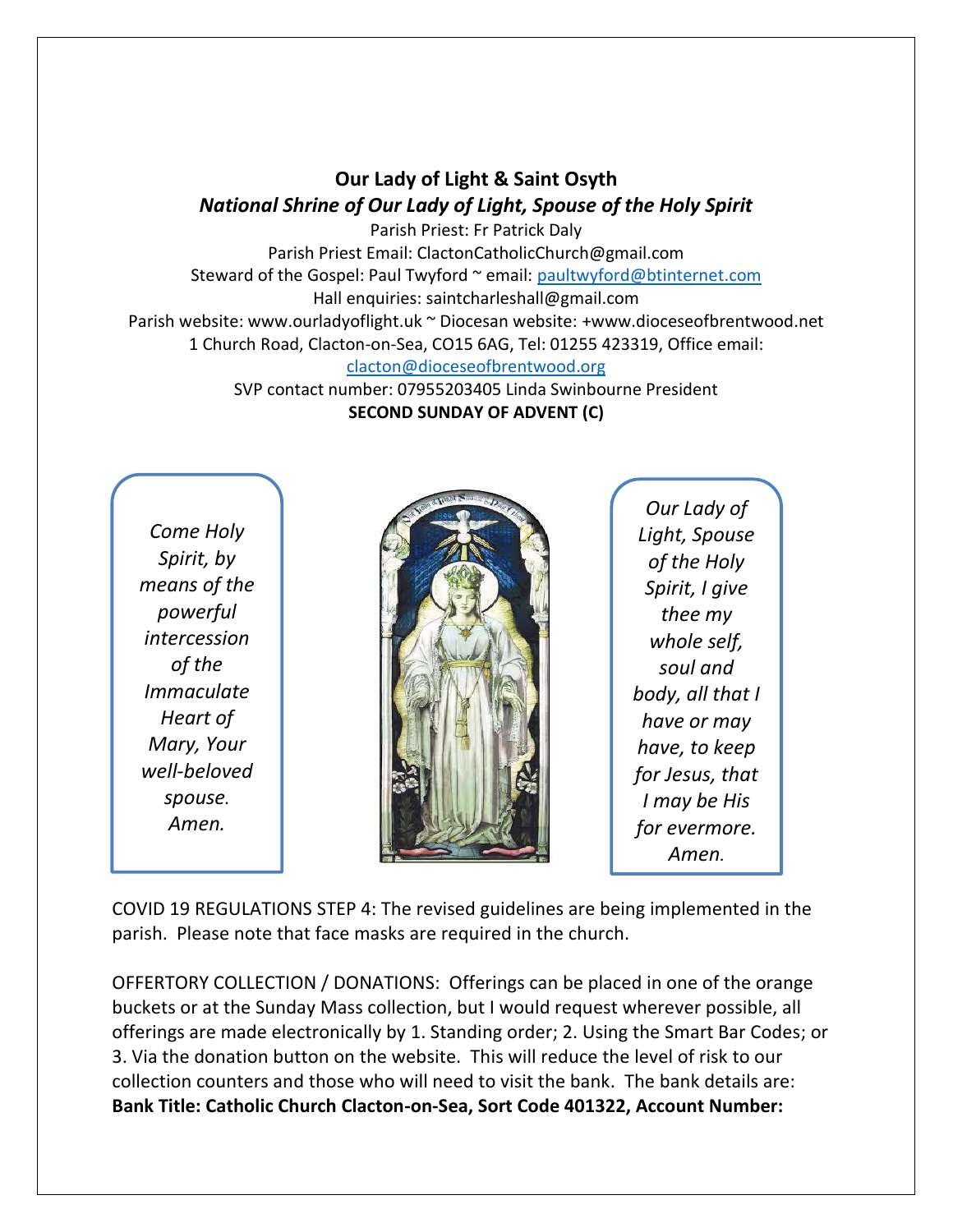**41020463.** Members of the gift-aid scheme should quote their name and gift aid number in the Reference. Funds received last week:

Electronic Offerings £308.50 of which £130.00 was gift aided.

Collection Offerings £446.04 of which £113.00 was gift aided.

Donation Soup Kitchen: £243.50.

Thank you for your generosity, for Gift Aiding your offerings, and for your support of the Parish. Fr Patrick.

GIVE WITH YOUR SMARTPHONE: You can now give to the Parish with your smartphone using the bar codes displayed at the entrance and exit doors of the church. You can give from £3 to £20 with or without Giftaid. Simply scan the chosen bar code.

### LUKE 3:1-6

Today we celebrate the Second Sunday of Advent. The word Advent means 'coming'. This is a solemn period of spiritual preparation for the celebration of Christmas: Christ's birth into humanity; and His Second Coming at the end of time in Glory and Judgement. During this period, we ask Christ to enter our lives, our hearts, and souls in order that He may always be a friend whenever we meet Him and not a stranger. Today we light the second candle on the Advent wreath, which is traditionally called the 'Candle of Peace'. Jesus Christ is the gift of peace and love to the world.

The Gospel of Luke places the life of Jesus Christ into an historical place and time. Luke lists the governing powers in place at the time. Luke tells us that the Word of God came to John, son of Zechariah, in the wilderness. John announced the coming of the Messiah with a quote from the Prophet Isaiah: 'A voice cries in the wilderness: Prepare a way for the Lord, make his paths straight'. The Jewish people yearned and waited for the Messiah. John's mission was to prepare the way for the coming of the Messiah. Before his death, John proclaimed, 'I baptise you with water, but somebody is coming, someone who is more powerful than I am, and I am not fit to undo the strap of His sandals; He will baptise you with the Holy Spirit and fire'. We have all been baptised by the Holy Spirit. John the Baptist also said that Jesus must grow greater, and I must grow smaller. Let us use the opportunity of Advent, to allow Jesus Christ to grow greater in our lives and ourselves to grow smaller. We allow Jesus to become greater in our lives through daily prayer; through acts of love and kindness; through reading the Gospels; through the reception of the Sacraments, and most especially in the Holy Eucharist where we are fed by Christ Himself through the gift of His Body and Blood.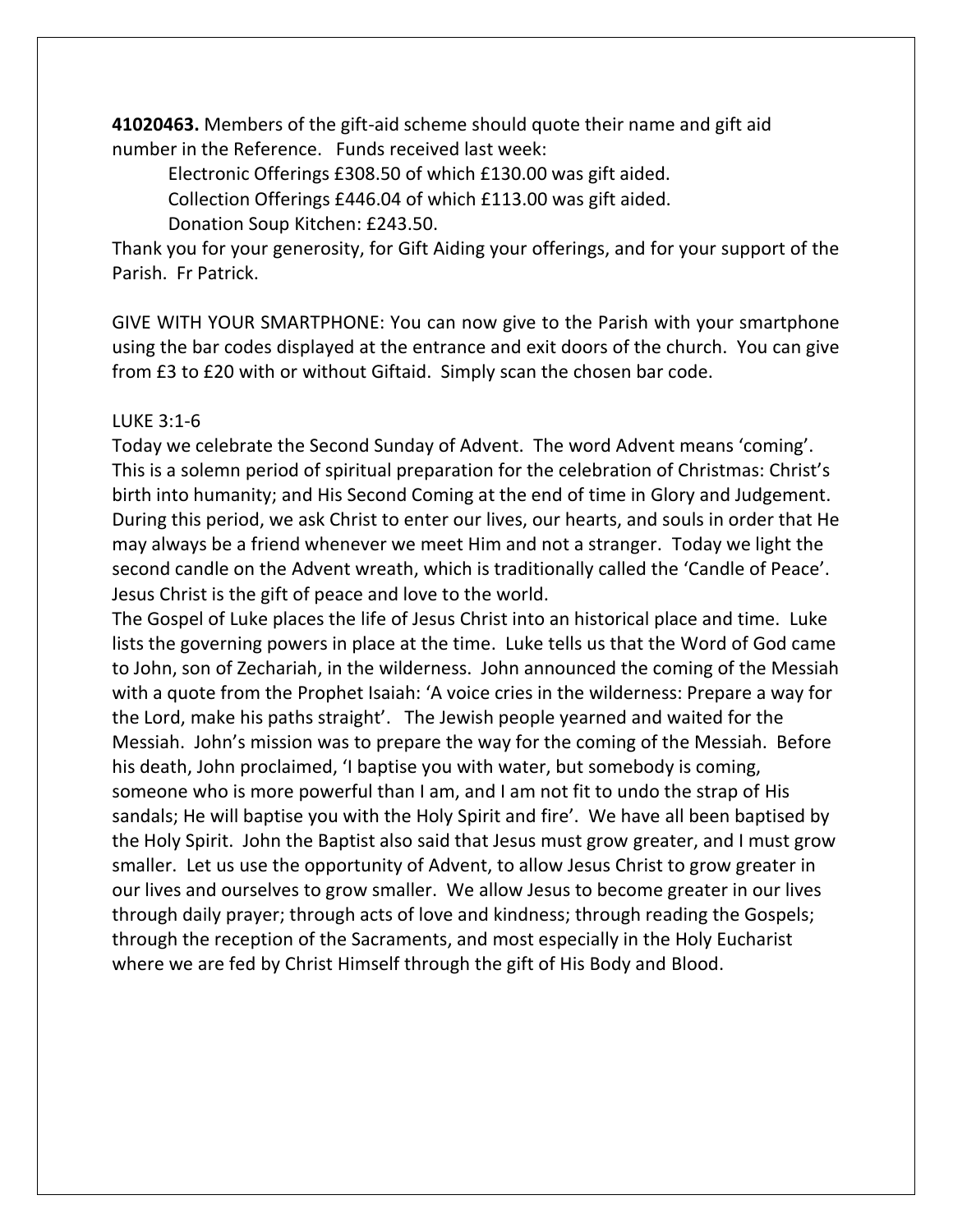#### CHRISTMAS SERVICE:

Monday 20<sup>th</sup> December 7.00 pm Christmas Reconciliation Service with visiting priests. Friday 24th December 5.00 pm Children's Vigil Mass Friday 24th December 9.30 pm Christmas Carols Friday 24th December 10.00 pm Christmas Vigil Mass Saturday 25<sup>th</sup> December 8.30 am Christmas Day Mass Saturday 25<sup>th</sup> December 10.30 am Christmas Day Mass Sunday 26<sup>th</sup> December 8.30 am Sunday Mass Sunday 26<sup>th</sup> December 10.30 am Sunday Mass.

CHURCHES TOGETHER CAROL CONCERT: Please join me and the Parish Choir at the Carol Concert at 2 pm outside of Morrison's in the Waterglade Retail Park on Saturday 11th December. There will be a full brass band. This is an important witness to the Christian meaning of Christmas, and an opportunity to stand together with the other Christians in the town. Fr Patrick.

FUNERAL: The funeral of Martin Declan Rankin will take place on Tuesday 7<sup>th</sup> December at 1.00 pm. Please pray for the repose of his soul and for his grieving family.

THE CONFRATERNITY OF OUR LADY OF LIGHT SPOUSE OF THE HOLY SPIRIT: The Confraternity will be re-established at the 9.00 am Mass on the Solemnity of The Immaculate Conception on Wednesday 8<sup>th</sup> December 2021. The application form for joining the Confraternity is at the end of this Newsletter.

HELP: An elderly lady needs a lift to Sunday Mass from Rose Croft Close. Please let Fr Patrick know if you can help.

BRENTWOOD CATHOLIC YOUTH SERVICE: Annual Advent Carol Services on Sunday 12<sup>th</sup> December at 3.00 pm and 7.00 pm. Tickets available £10.00 by email: [josephbeattie@dioceseofbrentwood.org](mailto:josephbeattie@dioceseofbrentwood.org) or 01277 373959.

BRENTWOOD DIOCESAN DIRECTORY: The 2022 edition is available at the back of the Church. The cost is £2.80.

FAITH TALK ON THE CHRISTMAS GOSPELS: As Christmas draws closer, we shall be reading the sections of the gospels commonly known as 'infancy narratives' with their stories of the births of John the Baptist and of Jesus. The three parts of this talk consider Matthew chapters 1-2, Luke chapters 1-2 and John chapter 1. The videos are available free of charge on [www.whatgoodnews.org](http://www.whatgoodnews.org/) They are given by Fr Adrian Graffy, Parish Priest, Scripture scholar and member of the Pontifical Biblical Commission.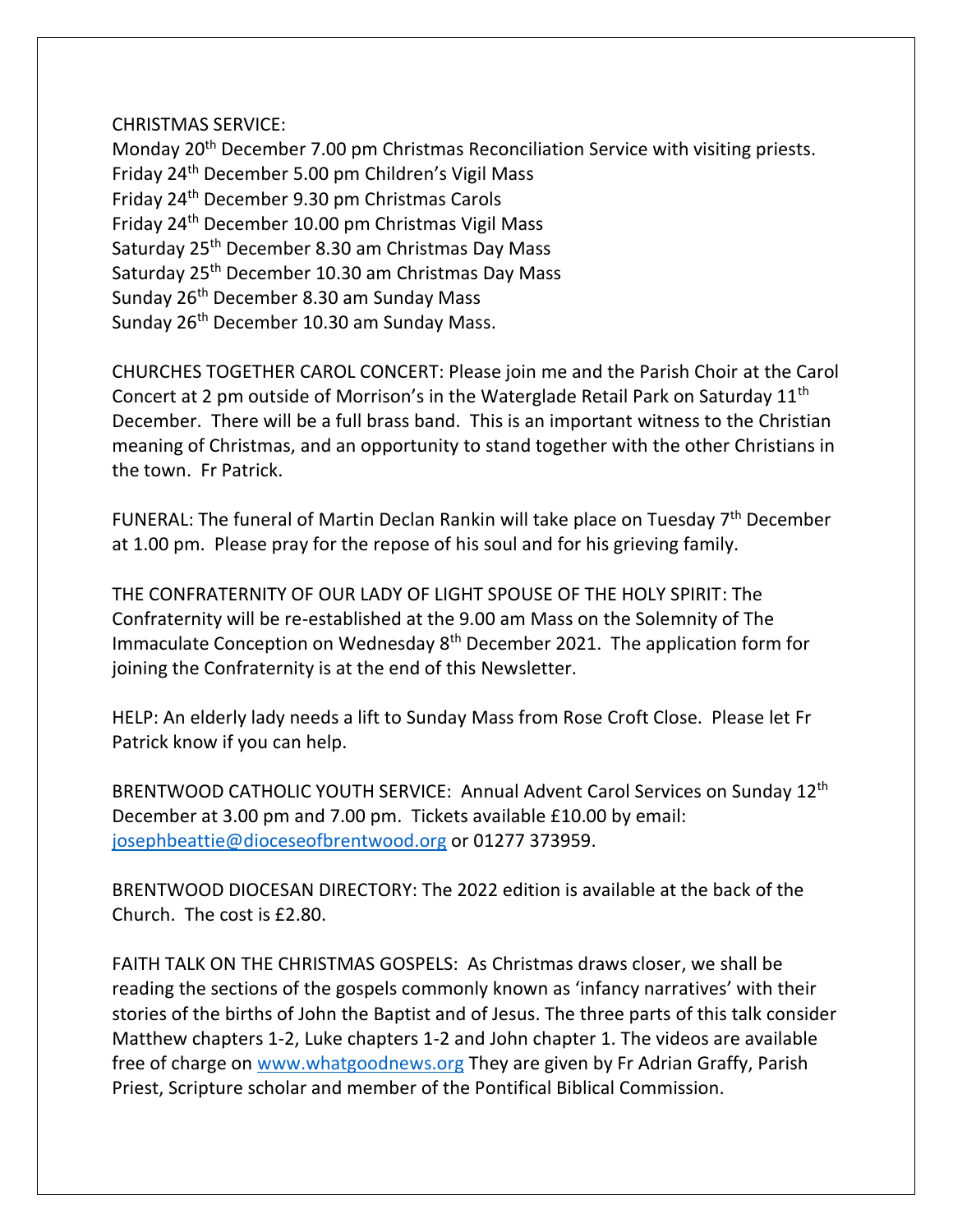MESSAGE FROM THE MISSIO TEAM: Please hand any full Red Boxes into the sacristy before Christmas. We have collected £1414.32 as a Parish this year. This is a wonderful amount for the Church in the developing world. Thank you for all your support. Barbara & Manual.

| Saturday 4 <sup>th</sup> December 2021. | 9.30 am.              | <b>MASS: Alice Redmond RIP</b>  |
|-----------------------------------------|-----------------------|---------------------------------|
|                                         |                       | Joe Murray.                     |
| Saturday 4 <sup>th</sup> December 2021. | 11.00 am to 12.00 am. | <b>SACRAMENT OF</b>             |
|                                         |                       | <b>RECONCILIATION:</b>          |
|                                         |                       | Confessions will be heard in    |
|                                         |                       | the Sacristy.                   |
| Saturday 4 <sup>th</sup> December 2021. | 11.00 am to 1.00 pm.  | Church is open for private      |
|                                         |                       | prayer with Exposition of the   |
|                                         |                       | <b>Blessed Sacrament.</b>       |
| Saturday 4 <sup>th</sup> December 2021. | 12.00 pm.             | THE HOLY ROSARY.                |
| Saturday 4 <sup>th</sup> December 2021. | 6.00 pm.              | MASS: Amy Louise Acker &        |
| Vigil of The Second Sunday of           |                       | <b>Family Intentions</b>        |
| Advent (C).                             |                       | Shane.                          |
| Sunday 5 <sup>th</sup> December 2021.   | 8.30 am.              | <b>MASS: Sharon Sinclair</b>    |
| The Second Sunday of Advent             |                       | Intentions                      |
| (C).                                    |                       | Janet Latto.                    |
| Sunday 5 <sup>th</sup> December 2021.   | 10.30 am.             | MASS: Nicola Dales & Family     |
|                                         | <b>FAMILY MASS.</b>   | Intentions.                     |
| Monday 6 <sup>th</sup> December 2021.   | 9.00 am.              | MASS: Penny Deighton RIP        |
|                                         |                       | Mary.                           |
| Tuesday 7 <sup>th</sup> December 2021.  | 9.00 am.              | <b>MASS: Matthew Clarke RIP</b> |
| Memorial of St Ambrose, Bp,             |                       | Paul Clarke.                    |
| D.                                      |                       |                                 |
| Tuesday 7TH December 2021.              | 1.00 pm.              | <b>FUNERAL: Martin Declan</b>   |
|                                         |                       | Rankin Dec'd.                   |
| Wednesday 8 <sup>th</sup> December      | 9.00 am.              | MASS: Bernie Byrne RIP          |
| 2021                                    |                       | May, Noel, Theresa &            |
| Solemnity of The Immaculate             |                       | Pauline.                        |
| Conception of The Blessed               |                       |                                 |
| Virgin Mary.                            |                       |                                 |
| Saturday 11 <sup>th</sup> December      | 9.30 am.              | <b>MASS: Mary Powell RIP</b>    |
| 2021.                                   |                       | Parish.                         |

#### **THIS WEEK'S SERVICES.**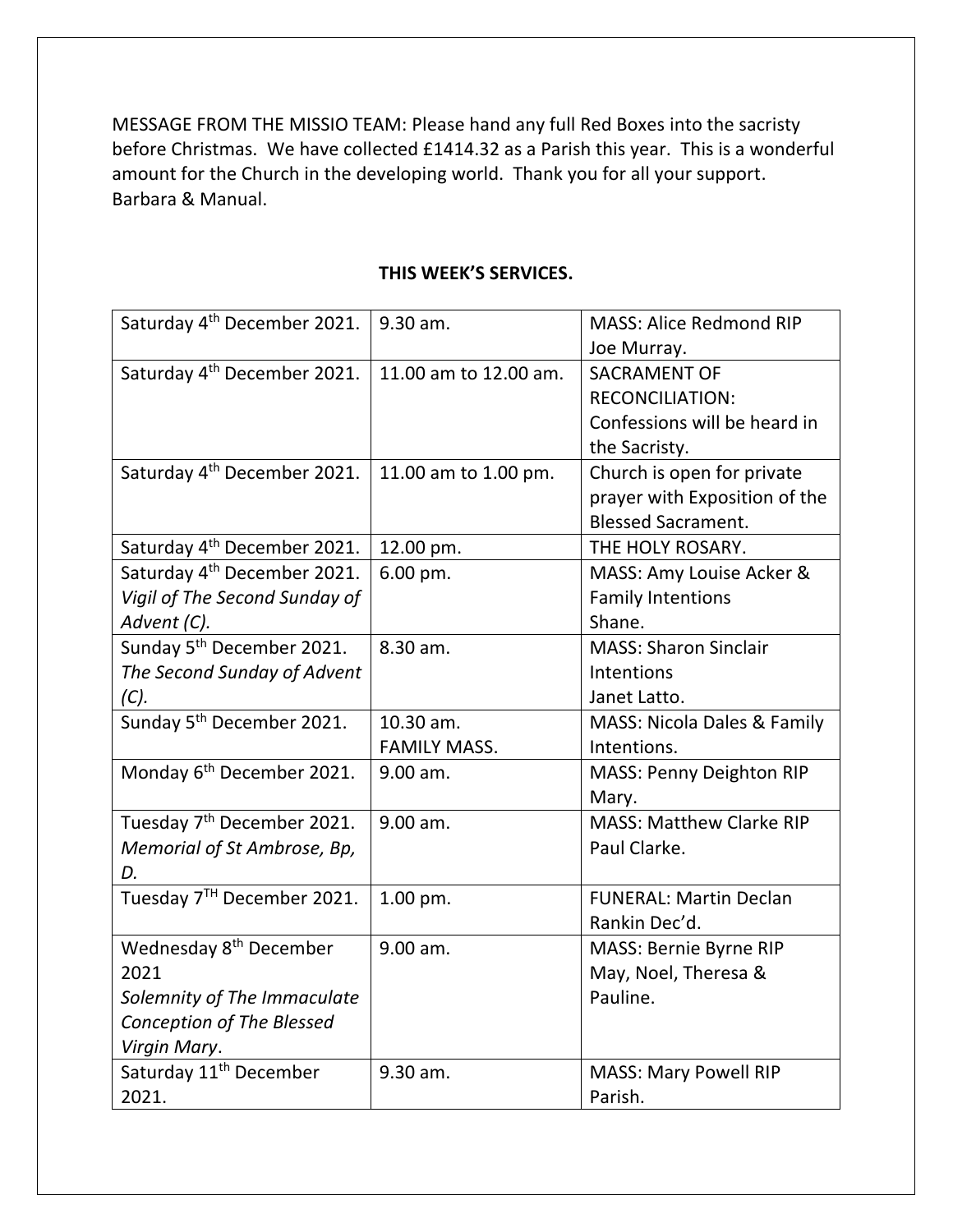| Saturday 11 <sup>th</sup> December     | 1.00 am to 12.00 am. | <b>SACRAMENT OF</b>              |
|----------------------------------------|----------------------|----------------------------------|
| 2021.                                  |                      | <b>RECONCILIATION:</b>           |
|                                        |                      | Confessions will be heard in     |
|                                        |                      | the Sacristy.                    |
| Saturday 11 <sup>th</sup> December     | 11.00 am to 1.00 pm. | Church is open for private       |
| 2021.                                  |                      | prayer with Exposition of the    |
|                                        |                      | <b>Blessed Sacrament.</b>        |
| Saturday 11 <sup>th</sup> December     | 12.00 pm.            | THE HOLY ROSARY.                 |
| 2021.                                  |                      |                                  |
| Saturday 11 <sup>th</sup> December     | $6.00$ pm.           | <b>MASS: Steve Andrews &amp;</b> |
| 2021.                                  |                      | <b>Family Intentions</b>         |
| Vigil of The Third Sunday of           |                      | Shane Andrews.                   |
| Advent (C).                            |                      |                                  |
| Sunday 12 <sup>th</sup> December 2021. | 8.30 am.             | MASS: Joseph Doc Marquis &       |
| The Third Sunday of Advent             |                      | Family RIP.                      |
| (C). (Gaudete' Sunday)                 |                      |                                  |
| Sunday 12 <sup>th</sup> December 2021. | 10.30 am.            | <b>MASS: Ray Bagnall RIP</b>     |
|                                        | <b>FAMILY MASS.</b>  | Parish.                          |